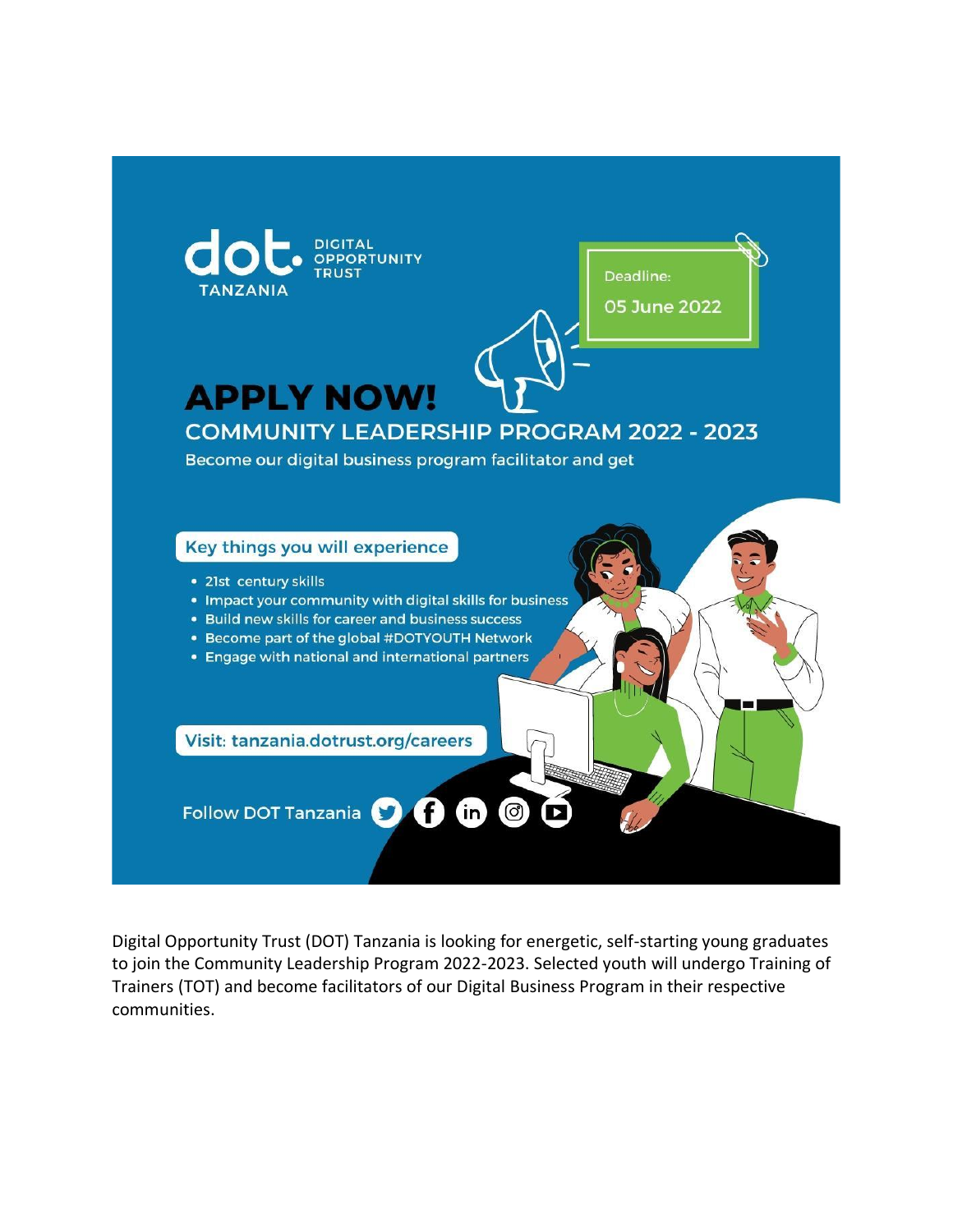## **About Digital Opportunity Trust (DOT) Tanzania**

DOT mobilizes and inspires all underserved and disadvantaged young people with digital literacy, 21st-century skills, and the self-confidence that will enable them to thrive in an inclusive digital economy. We work with youth, the private sector, governments, and community-based organizations towards a collaborative vision of communities around the world shaped by daring social innovators. [Read more about DOT Tanzania here.](https://tanzania.dotrust.org/)

## **Overview of the Daring to Shift Project (2020-2023)**

DOT Tanzania is currently undertaking the *"Daring to Shift Project"* 2020 and 2023 in various regions in Tanzania mainland and Zanzibar.

Daring to Shift is a four-year project that places young women and men at the center of inclusive community development and empowers them with the digital and human skills, knowledge, and networks they need to create opportunities and transform their communities. Supported by the Government of Canada through Global Affairs Canada, Daring to Shift is aligned with the Sustainable Development Goals and contributes to Canada's Feminist International Assistance Policy.

The project will see 211 youth between the ages of 18 and 35 leading development initiatives in their communities across four thematic pillars: digital jobs, digital business, social entrepreneurship, and community leadership.

Here is how 211 Youth, 148 of them being women, will lead their communities into digital literacy and ultimately financial freedom.

- 98 youth will be trained to become Community Leaders and they will facilitate training for 9,000 young women and men in digital skills that will help improve their businesses.
- 85 young Social Innovators start impactful businesses that will solve community problems and lead to self-employment.
- 8 Digital Ambassadors will train 500 other youth in digital skills that will increase their employment chances in the job market.

The project welcomes youth from Dar es Salaam, Morogoro, Dodoma, Mwanza, Tabora, Kigoma, Iringa, Arusha, Tanga, Pwani, and Zanzibar. 70% of all beneficiaries will be women.

The introduction of D2S comes during a time when digital skills are crucial for any business and job seeker. It is imperative that we equip our youth with digital, leadership, entrepreneurship, and 21st-century skills to build their resilience in the Post Covid-19 era.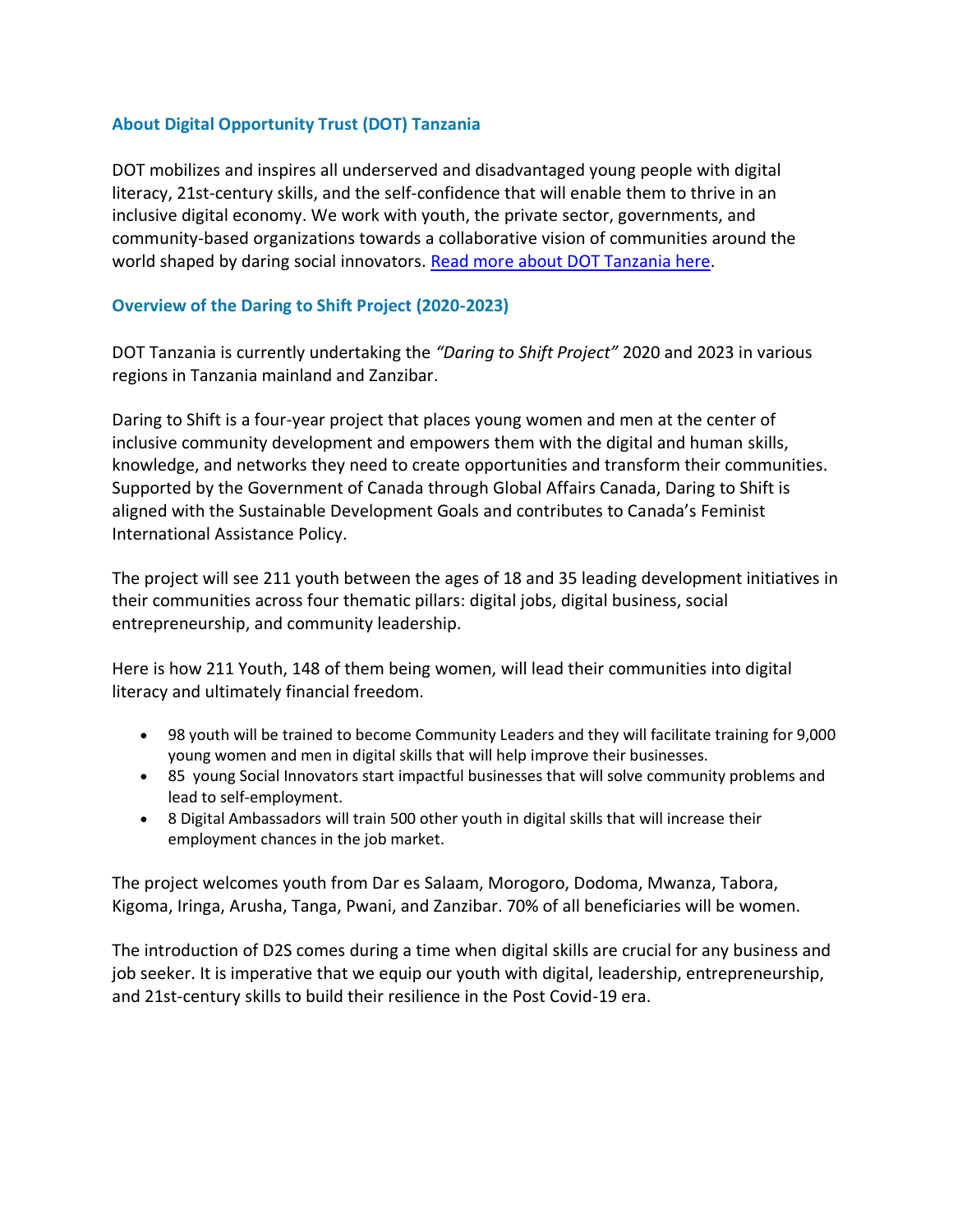## **About the DOT Tanzania Community Leadership Program.**

Through the Community Leadership pillar of Daring to Shift, DOT supports young women and men to become leaders in their communities through real-world placements where they run skills development programs in their communities. During the 6-month placement with DOT Tanzania, Community Leaders will support the implementation of the Digital Business pillar of DOT's Daring to Shift project.

The Digital Business program supports youth business owners with small and informal businesses to identify and leverage relevant technology to improve their business outcomes. The Digital Business Programme participants trained by Community Leaders develop competencies in ICT literacy, gender equality, entrepreneurship, and 21st-century skills with practical application to their business and their goals as business owners. They also develop connections to networks of peers, mentors, and business support organizations.

## **Specifically, the selected Community Leader will be responsible for the following:**

- Training young community members who own small and informal businesses with digital skills to improve their business outcomes and achieve sustainable livelihoods.
- **•** Leading the coordination of events to connect program participants in their communities with business support organizations.
- Supporting program beneficiaries' impact measurement efforts through data collection and case study development.
- **Engaging community members and other #DOTYouth to access digital learning platforms,** including social media, for skills development and creating a safe space for young people to discuss pressing issues in their communities, such as gender equality.
- **■** Advocating for acknowledgment of the needs of young people, especially women in addressing the digital divide.

Young women and men in the Community Leadership Program 2022-2023 will build competencies in facilitation, coaching and mentoring, digital literacy, gender equality, and 21stcentury skills; they will also be equipped with the tools to take control of their livelihoods. When they complete the program, youth leverage their leadership skills and real-world experience to access meaningful jobs and opportunities.

Additionally, the Community Leaders will advocate for equal access to digital skills in their communities and participate in national and international events to present the voices of young women and men on addressing the digital divide among youth, especially for women. The Community Leaders will also support research efforts to obtain data to support DOT programs and case studies to showcase the digital inclusion impact being made on other youth in communities.

After being selected, Community Leaders will undertake a comprehensive 4-Week Training of Trainers (ToT) program, which will hone their training skills required for the Digital Business program, and execution of other responsibilities.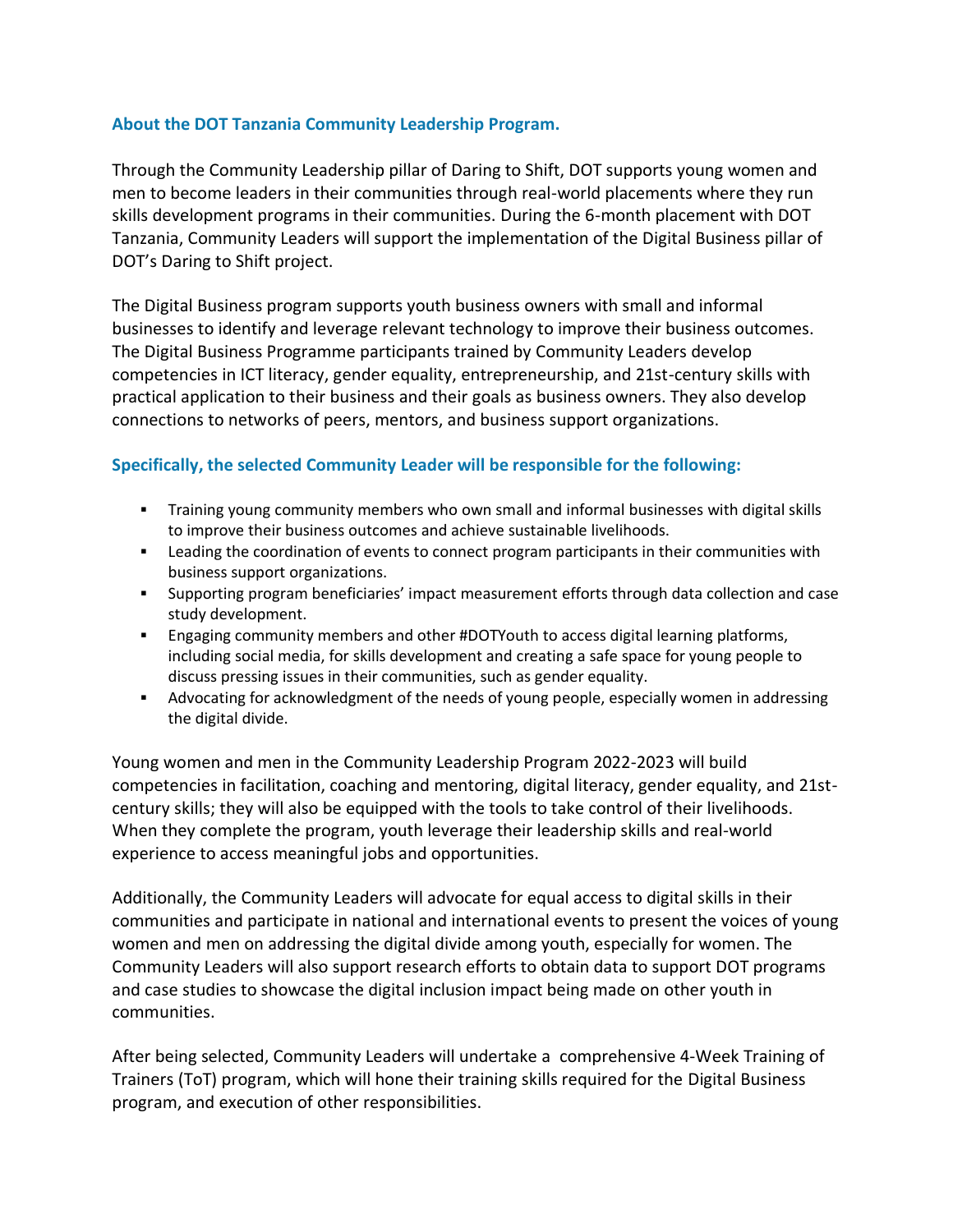### **Your role as a Community Leader and Program Facilitator**

Following the ToT, Community Leaders will be deployed in their communities for 4-week community immersion. They will get an opportunity to learn in action from existing DOT Community Leaders who are placed in their communities. After the immersion, the 40 Community Leaders will be officially contracted and deployed to mobilize and onboard the Digital Business program participants/learners from their communities and/or youth from DOT Tanzania partner programs. During the learners' engagement phase, Community Leaders, under the supervision of their Lead Community Leaders, will:

- Conduct needs assessment to understand the needs of their learners.
- Mobilize learners to enroll in the DOT Tanzania Digital Business program, fully participate in the training sessions and complete their training curriculum.
- **•** Transfer the learning content to PowerPoint presentations for facilitation.
- Facilitate all training sessions for the learners in their cohorts.
- Assess progress, completion, and impact of the program's modules.
- Support the learners in completing the final project.
- Support the program participants in achieving their business objectives through coaching and mentoring approaches.
- **EXECT** Support the program participants to network and learn from peers.
- Generate reports on the learner's activities, progress, and general feedback.

**The Community Leaders placement is for 6 months, commencing 1st October 2022.** DOT Tanzania will support the Community Leaders with a monthly stipend, communication, and transport allowances throughout their placement period.

Based on what they learn throughout their placement and individual aspirations, DOT Tanzania will support Community Leaders in transitioning post-placement.

# **Timeline for recruitment, selection, and deployment of Community Leaders:**

- Call for Applications: 6th May 2022.
- Deadline for Application: 5th June 2022.
- Announcement of finalists: 20th June 2022.
- Training of Trainers: 27th June to 22nd July 2022.
- Community Leadership Immersion: 1st August 2022 to 30th August 2022.
- Confirmation and official deployment: 31st August 2022.
- Placement start date: 1st September 2022
- Placement end date: 31st March 2023.

#### **Key requirements for the Community Leadership Program 2022-2023 applicants:**

- Applicants must be Tanzanian nationals, aged 21-34 years.
- **Applicants must be current residents of the following regions:** Arusha, Dodoma, Dar Es Salaam, Iringa, Kigoma, Morogoro, Mwanza, Tabora, Tanga, Pwani, Zanzibar (Unguja & Pemba).